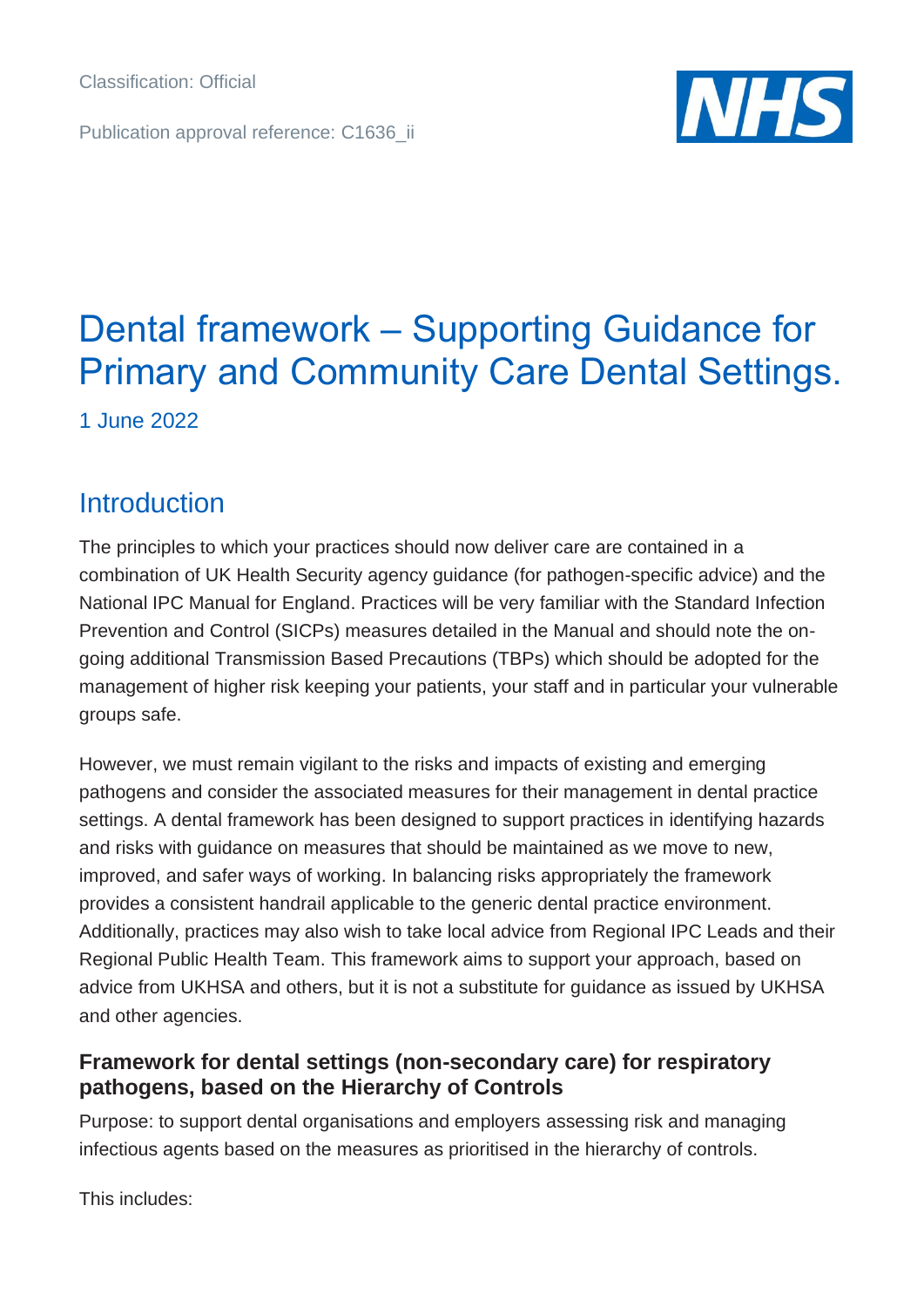A set of suggested risk mitigation measures prioritised in the order: elimination, substitution, engineering, administrative controls, and personal protective equipment [PPE] (including Respiratory Protective Equipment [RPE]).

Risk assessments must be carried out by a competent person with the skills, knowledge, and experience to be able to recognise the hazards associated with respiratory infectious agents. This can be the employer, or a person specifically appointed to complete the risk assessment.

During development and on completion the risk assessment needs to be communicated to all staff and employees. The risk assessment can be used to populate local risk management systems. [Risk assessment: Steps needed to manage risk -](https://www.hse.gov.uk/simple-health-safety/risk/steps-needed-to-manage-risk.htm) HSE, Managing for [health and safety \(hse.gov.uk\)](https://www.hse.gov.uk/pubns/priced/hsg65.pdf)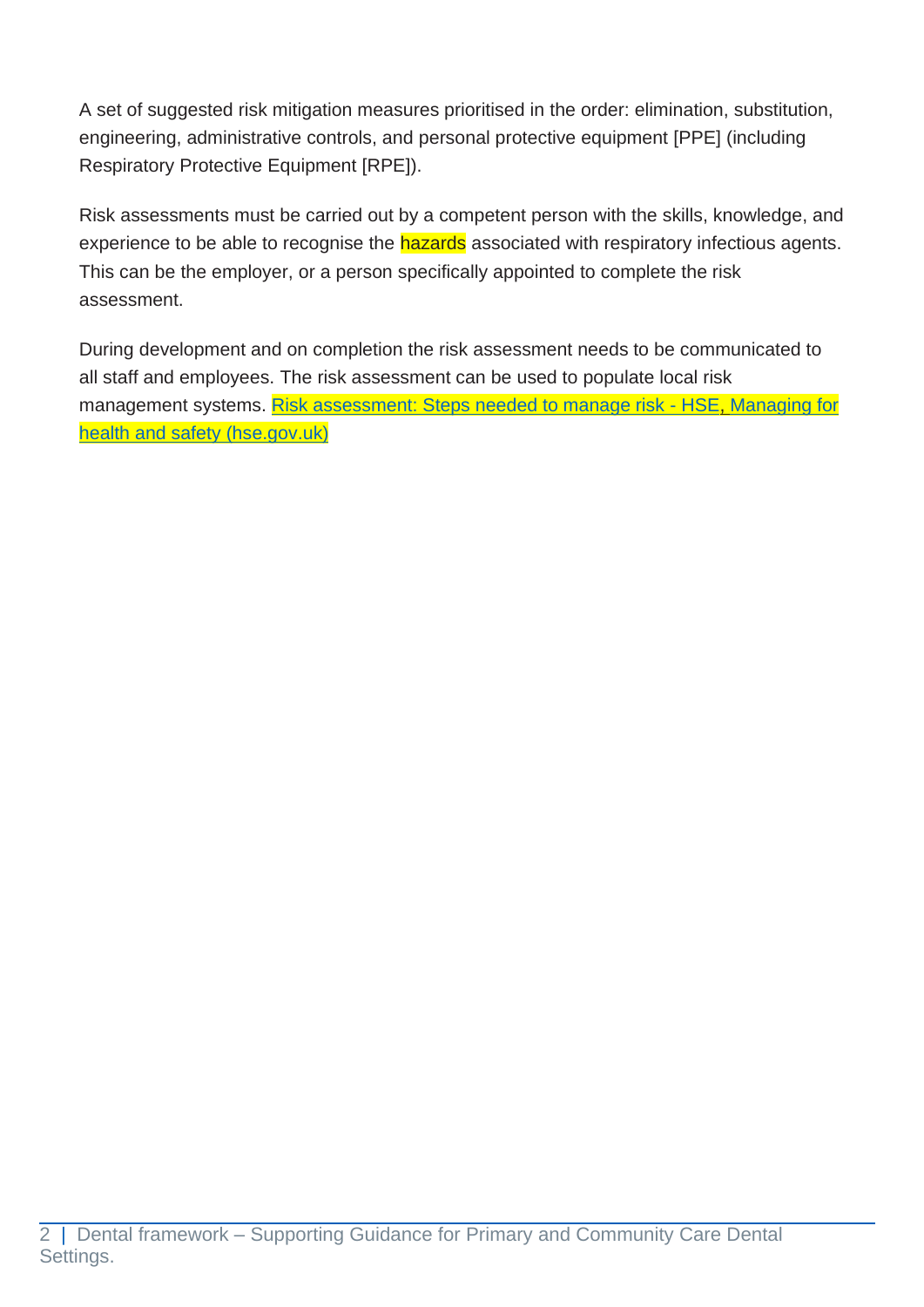| Trust/organisation name | Date of initial assessment | Assessor's name | Date of review |
|-------------------------|----------------------------|-----------------|----------------|
|                         |                            |                 |                |

| What are the<br>hazards? What are<br>the risks<br>associated with<br>the identified<br>harm?                              | Who might be<br>harmed and<br>how?                                                                               | <b>Standard required</b>                                                                                                                                                                                                                                                                                                  | <b>Gaps identified - what further</b><br>action do you need to take to<br>control the risks? |
|---------------------------------------------------------------------------------------------------------------------------|------------------------------------------------------------------------------------------------------------------|---------------------------------------------------------------------------------------------------------------------------------------------------------------------------------------------------------------------------------------------------------------------------------------------------------------------------|----------------------------------------------------------------------------------------------|
| <b>Contracting or</b><br>spreading <b>SARs-</b><br><b>CoV-2 and other</b><br>seasonal<br>respiratory<br><b>infections</b> | <b>Patients</b><br><b>Staff</b><br><b>Contractors</b><br><b>Visitors/Other</b><br>accompanying<br>person/carer   | <b>Regularly Monitor and Review:</b><br>Community prevalence of infections<br>New variants of concern<br>Number of outbreaks.<br><b>Regularly Monitor and Review:</b><br>Organisational Operational Capacity eg<br>Staff absence<br>Number of face-to-face contacts<br><b>Vulnerability of staff members</b>              |                                                                                              |
| <b>Contracting or</b><br>spreading SARs-<br>CoV-2 and other<br>seasonal<br>respiratory<br><b>infections</b>               | <b>Patients</b><br><b>Staff</b><br><b>Contractors</b><br><b>Visitors/other</b><br>accompanying<br>persons/carers | <b>ELIMINATION</b><br>(Physically remove the hazard)<br>Redesign the activity such that the risk of<br>encountering the infection is removed or<br>eliminated, eg<br>defer treatment until patient is no longer unwell<br>delay AGPs where possible on higher risk<br>$\bullet$<br>patients until their risk has reduced. |                                                                                              |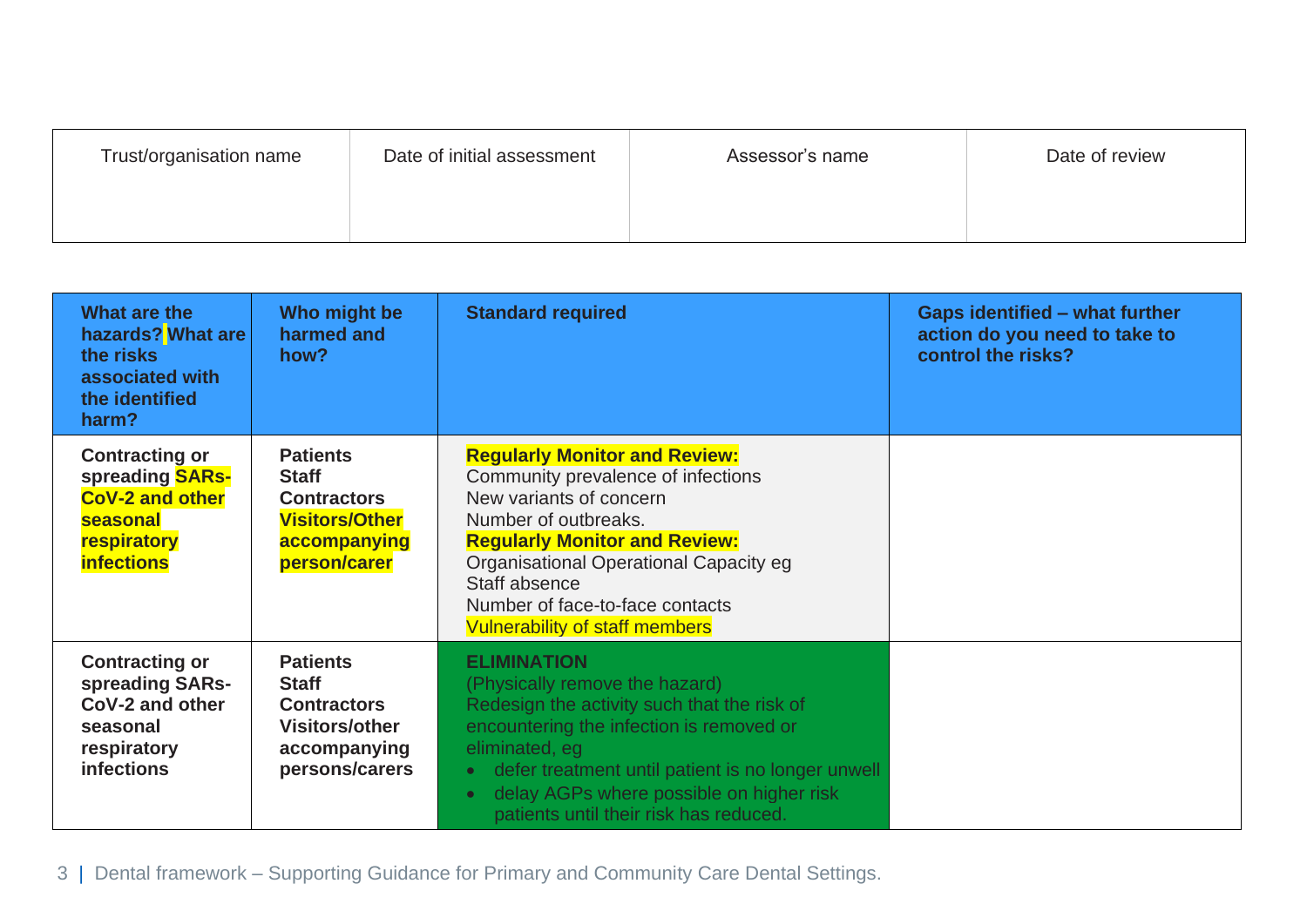| <b>Key mitigations:</b><br>Systems are in place to ensure that:<br><b>PATIENTS:</b><br>patients are asked not to attend the setting if<br>they have symptoms of respiratory infection<br>people accompanying patients are asked not to<br>attend the setting if they have symptoms of<br>respiratory infection<br>By Whom:<br>$\bullet$<br>clinical staff who are trained and<br>competent in the application of<br>clinical case definitions<br>When:<br>before the patients appointment: eg Call, text, use<br>app or online form for patients prior to appointment<br>to check that they have no symptom<br>or as soon as the patient arrives |  |
|--------------------------------------------------------------------------------------------------------------------------------------------------------------------------------------------------------------------------------------------------------------------------------------------------------------------------------------------------------------------------------------------------------------------------------------------------------------------------------------------------------------------------------------------------------------------------------------------------------------------------------------------------|--|
| Why:<br>$\bullet$<br>to inform if patient needs to be<br>deferred, or allocation of TBPs.<br>Vigilance by reception staff and where<br>$\bullet$<br>necessary triaging of patients on arrival<br>For patients with symptoms of respiratory<br>$\bullet$<br>infection, where treatment is not urgent<br>consider delaying this until resolution of<br>symptoms providing this does not impact<br>negatively on patient outcomes or consider<br>virtual alternatives to support diagnosis and<br>treatment.                                                                                                                                        |  |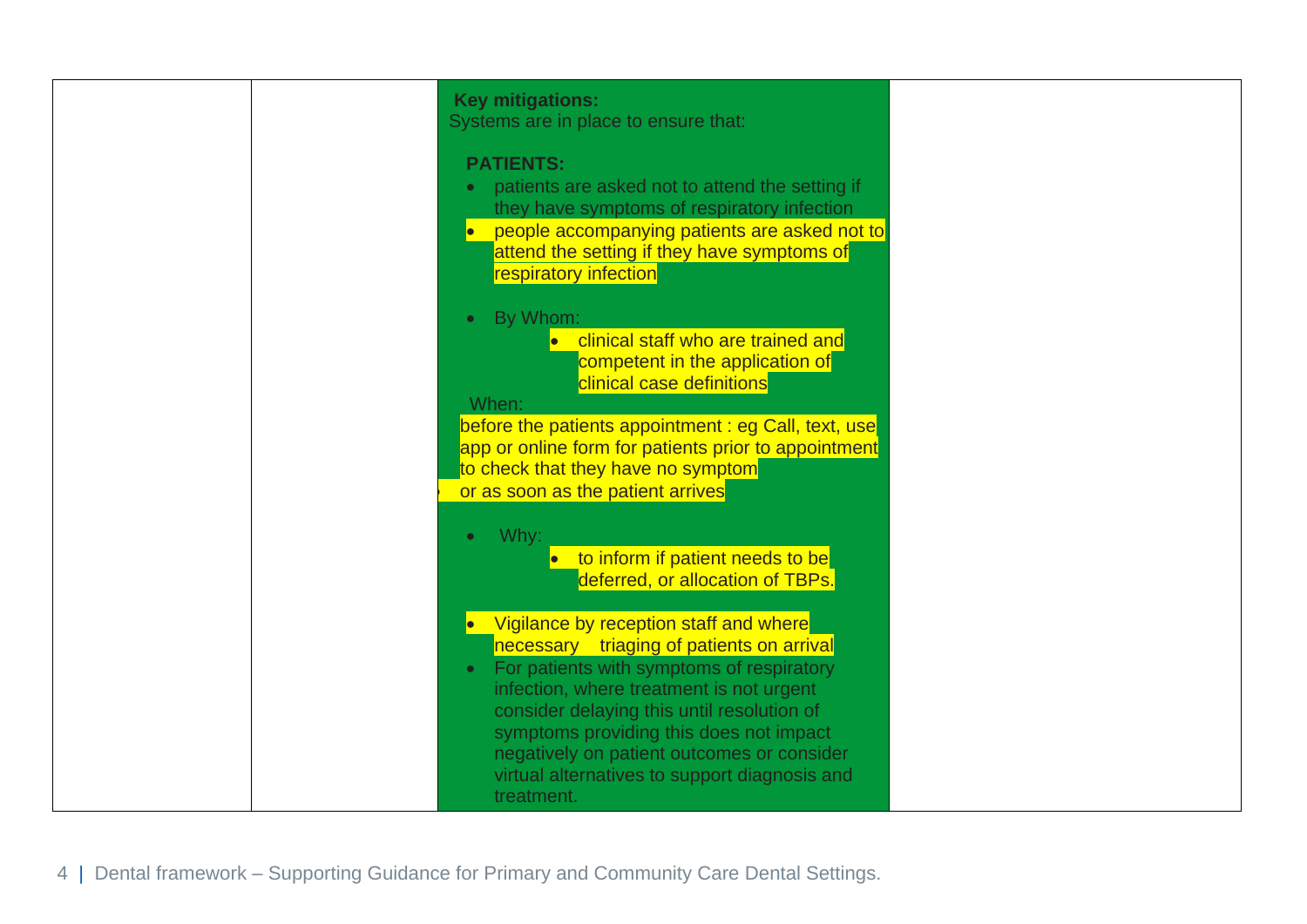|                                                                                                             |                                                                                                                | Patients who are known or suspected to be<br>$\bullet$<br>positive with a respiratory pathogen including<br>COVID-19 and whose treatment cannot be<br>deferred should receive care from services who<br>are able to operate in a way which minimises<br>the risk of spread of the virus to other patients.                                                                                                                                                                                                                                                     |  |
|-------------------------------------------------------------------------------------------------------------|----------------------------------------------------------------------------------------------------------------|----------------------------------------------------------------------------------------------------------------------------------------------------------------------------------------------------------------------------------------------------------------------------------------------------------------------------------------------------------------------------------------------------------------------------------------------------------------------------------------------------------------------------------------------------------------|--|
|                                                                                                             |                                                                                                                | <b>STAFF</b><br>Systems are in place to ensure:<br>Staff who have symptoms or have tested<br>$\bullet$<br>positive for COVID19 do not attend for work.<br>Testing should be carried out for staff in line<br>$\bullet$<br>with any national policies<br>Staff are encouraged to be fully vaccinated<br>$\bullet$<br>against respiratory infections (including COVID-<br>19) as advised by public health/occupational<br>health<br>Staff who are vulnerable, eg,<br>$\bullet$<br>immunocompromised, are not involved in the<br>treatment of high-risk patients. |  |
| <b>Contracting or</b><br>spreading SARs-<br>CoV-2 and other<br>seasonal<br>respiratory<br><b>infections</b> | <b>Patients</b><br><b>Staff</b><br><b>Contractors</b><br><b>Visitors/Other</b><br>accompanying<br>person/carer | <b>SUBSTITUTION</b><br>(Replace the hazard)<br>Replace the hazard with one that reduces the risk.<br><b>Key mitigations:</b><br>This is not directly applicable or possible for<br>healthcare to achieve as treatment needs to be<br>carried out, so emphasis needs to be on the<br>mitigating risks via other controls.<br>However, some services may still consider the<br>limited use of virtual consultations (telephone or<br>video) and offering these where appropriate to                                                                              |  |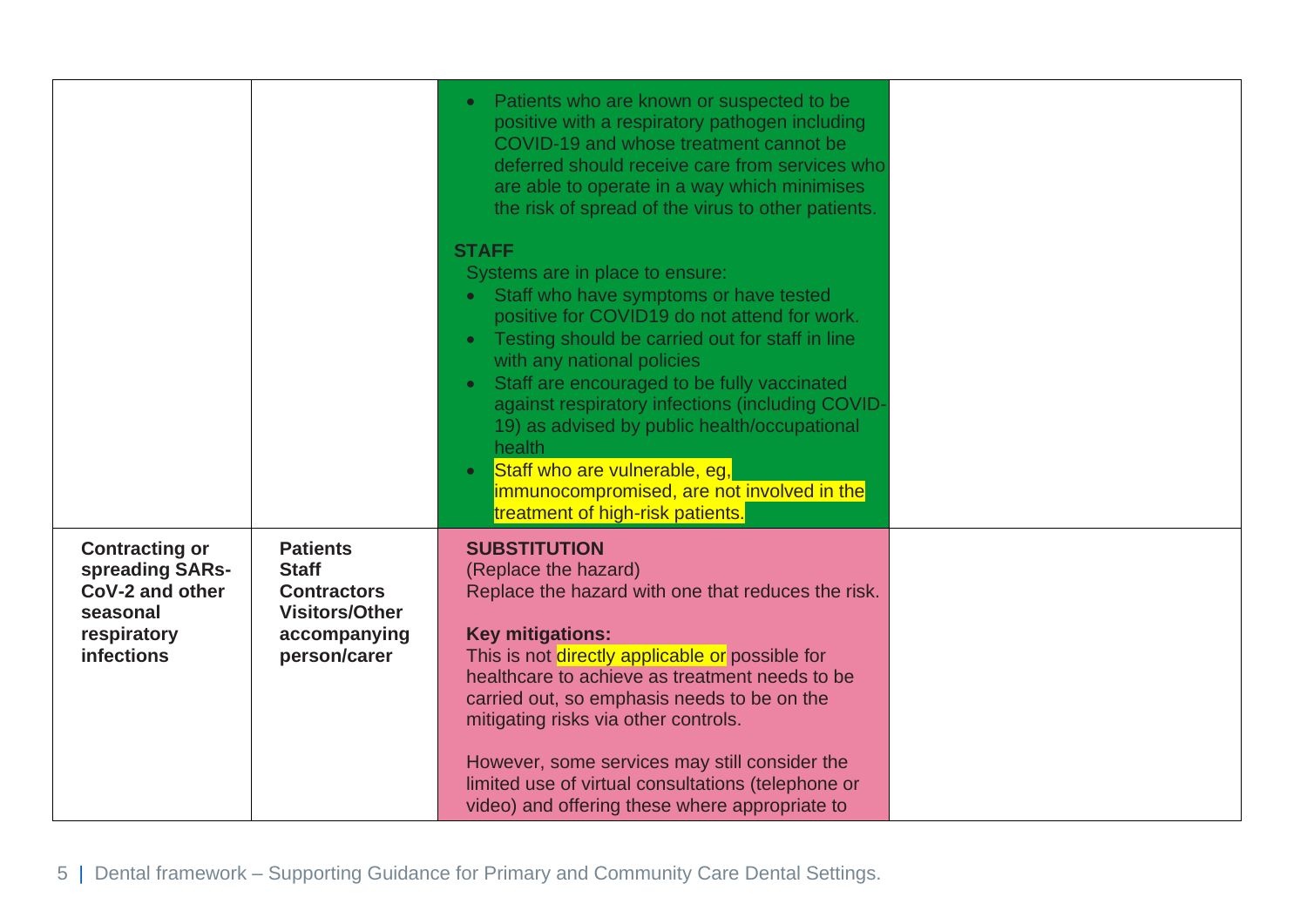|                                                                                                                   |                                                                                                                | patients with a suspected or confirmed respiratory<br>infection where this works for the patient.                                                                                                                                                                                                                                                                                                                                                                                                                                                                                                                                                                                                                                                                                                                                                                                                                                                                                                                                                                                                                                                                                                                                                                       |  |
|-------------------------------------------------------------------------------------------------------------------|----------------------------------------------------------------------------------------------------------------|-------------------------------------------------------------------------------------------------------------------------------------------------------------------------------------------------------------------------------------------------------------------------------------------------------------------------------------------------------------------------------------------------------------------------------------------------------------------------------------------------------------------------------------------------------------------------------------------------------------------------------------------------------------------------------------------------------------------------------------------------------------------------------------------------------------------------------------------------------------------------------------------------------------------------------------------------------------------------------------------------------------------------------------------------------------------------------------------------------------------------------------------------------------------------------------------------------------------------------------------------------------------------|--|
| <b>Contracting or</b><br>spreading<br><b>SARs-CoV-2 and</b><br>other seasonal<br>respiratory<br><b>infections</b> | <b>Patients</b><br><b>Staff</b><br><b>Contractors</b><br><b>Visitors/Other</b><br>accompanying<br>person/carer | <b>ENGINEERING</b><br>(Control, mitigate or isolate people from the<br>hazard)<br>Design measures that help control or mitigate<br>risks, such as barriers, and screens.<br>Priority should be given to measures that provide<br>collective protection rather than those that just<br>protect individuals or a small group of people.<br><b>Key mitigations:</b><br>Systems are in place to ensure:<br>• Ensure adequate ventilation systems are in<br>place i.e. Mechanical/or natural<br>national recommendations for minimum air<br>$\bullet$<br>changes are met as defined for the care area.<br>Identify and take action to mitigate the risk for<br>areas (clinical and non-clinical) which are<br>poorly ventilated or where existing ventilation<br>systems are inadequate.<br>Dilute air with natural ventilation by opening<br>windows and doors where appropriate<br>If considering screens/partitions in reception/<br>waiting areas to ensure air flow is not affected<br>and cleaning schedules are in place. Where a<br>clinical space has very low air changes and it is<br>not practical to increase dilution effectively then<br>consider alternative technologies with<br>appropriate specialist advice Ventilation in the<br>workplace (hse.gov.uk) |  |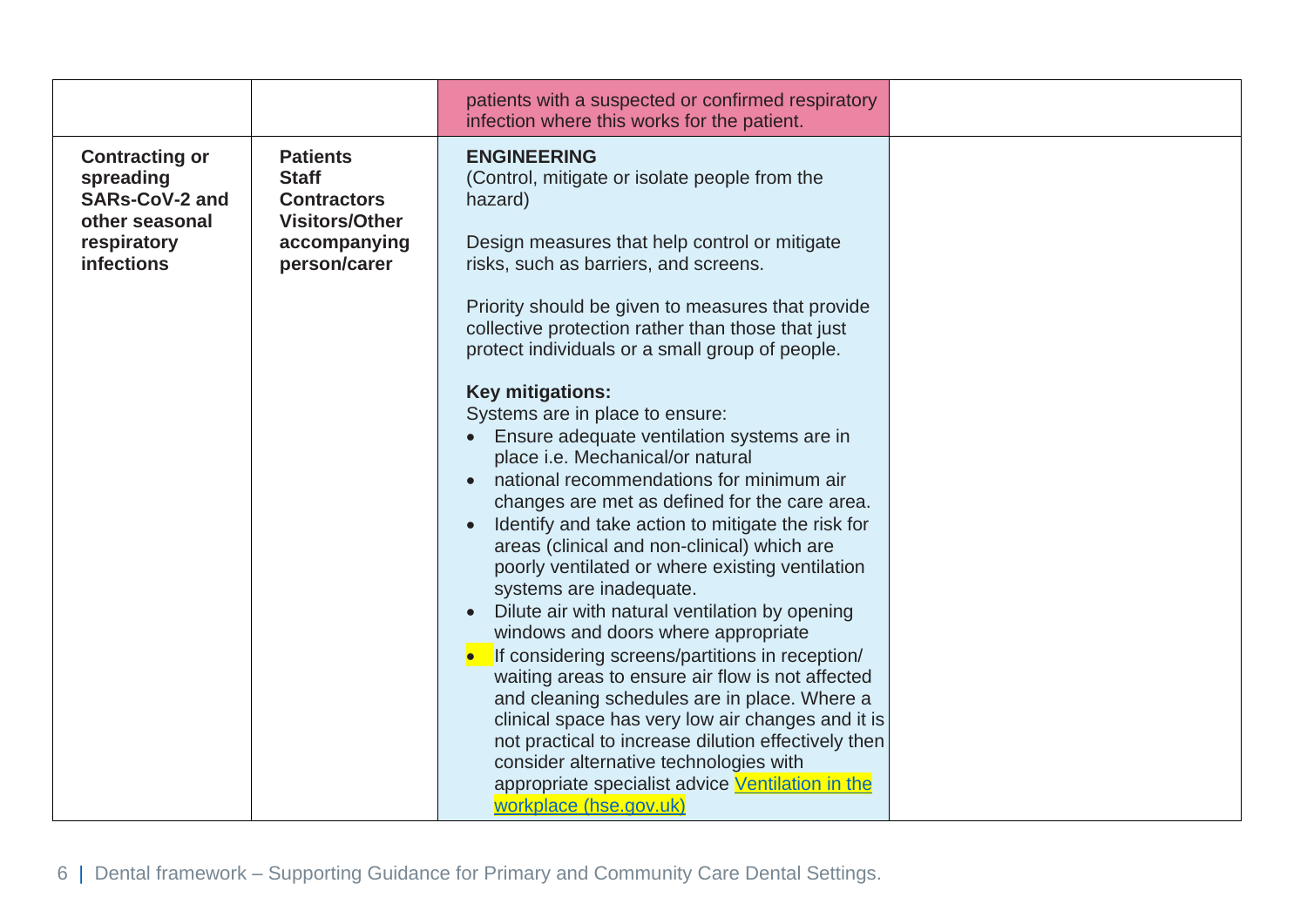|                                                                                                             |                                                                                                                | The provision of additional hand hygiene<br>stations (alcohol - based hand rub) and signage<br>- to ensure good hygiene practices in staff,<br>patients and visitors.                                                                                                                                                                                                                                                                                                                                                                                                                                                                                                                                                                                                                                                                                                                                                                                                                                                                                                                                                                                                                                                                                                    |  |
|-------------------------------------------------------------------------------------------------------------|----------------------------------------------------------------------------------------------------------------|--------------------------------------------------------------------------------------------------------------------------------------------------------------------------------------------------------------------------------------------------------------------------------------------------------------------------------------------------------------------------------------------------------------------------------------------------------------------------------------------------------------------------------------------------------------------------------------------------------------------------------------------------------------------------------------------------------------------------------------------------------------------------------------------------------------------------------------------------------------------------------------------------------------------------------------------------------------------------------------------------------------------------------------------------------------------------------------------------------------------------------------------------------------------------------------------------------------------------------------------------------------------------|--|
| <b>Contracting or</b><br>spreading SARs-<br>CoV-2 and other<br>seasonal<br>respiratory<br><b>infections</b> | <b>Patients</b><br><b>Staff</b><br><b>Contractors</b><br><b>Visitors/Other</b><br>accompanying<br>person/carer | <b>ADMINISTRATIVE</b> controls (Change the way<br>people work)<br>Administrative controls are implemented at an<br>organisational level (eg The design, appropriate<br>processes, systems and engineering controls and<br>provision and use of suitable work equipment and<br>materials) to help prevent the introduction of<br>infection and to control and limit the transmission<br>of infection in healthcare.<br><b>Key mitigations:</b><br>Systems in place to ensure that:<br>processes are in place to enable patients report<br>symptoms of respiratory infection prior to<br>attendance at the setting<br>separation in space and/or time is maintained<br>between patients with and those without<br>suspected or known respiratory infection by<br>appointment or clinic scheduling to reduce<br>waiting times in reception areas and avoid<br>cross-over of infectious and non-infectious<br>patients.<br>There is provision of appropriate infection<br>prevention and control education and training for<br>staff, patients, and visitors and compliance is<br>monitored.<br>Ensure regular cleaning regimes are followed<br>and compliance is monitored<br>Staff and patients should comply with other<br>public health measures for example use of face |  |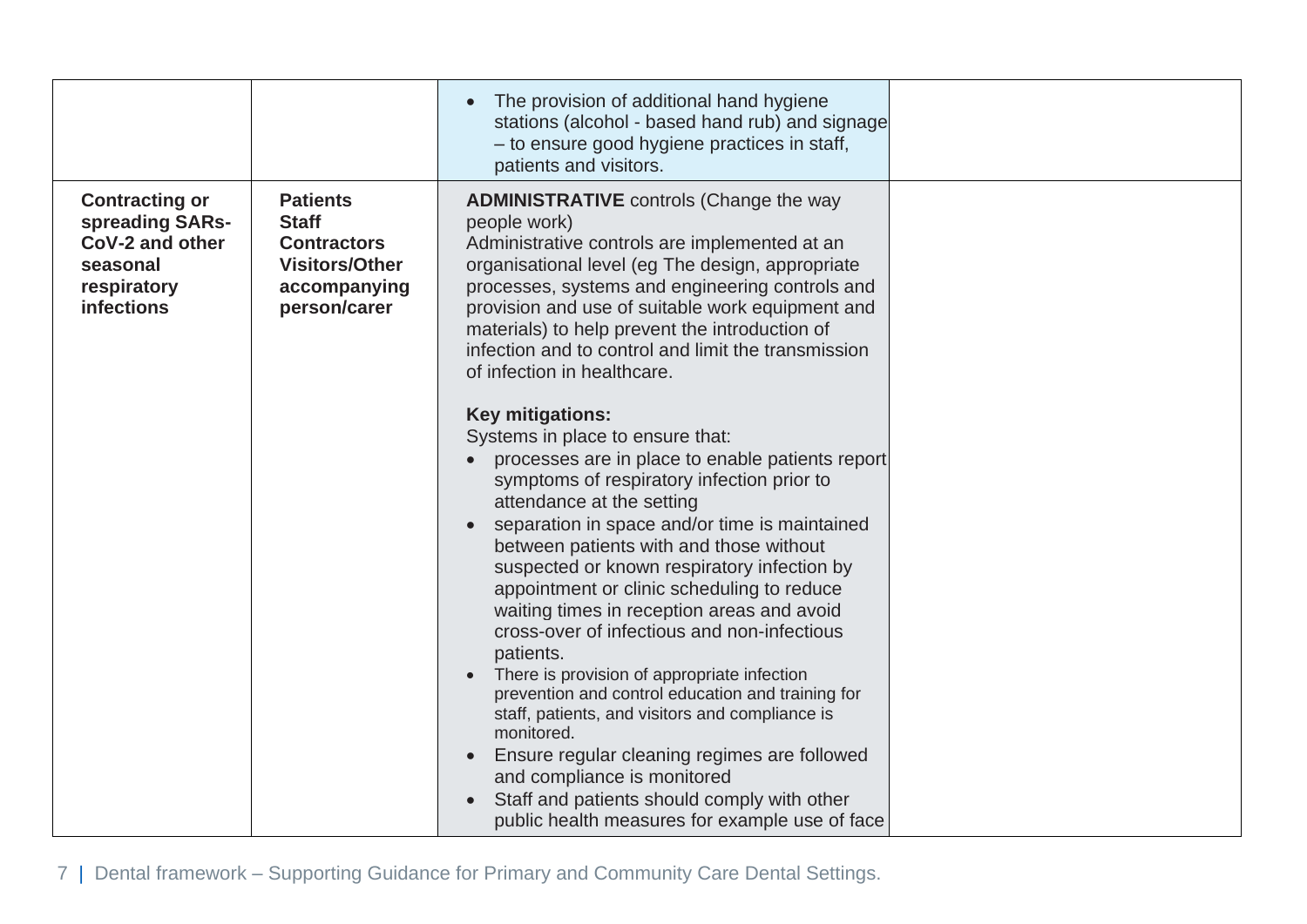|                                                                                                             |                                                                                                                | masks/coverings and physical distancing<br>measures.<br>Hand hygiene policy, education and reminders.<br>$\bullet$                                                                                                                                                                                                                |  |
|-------------------------------------------------------------------------------------------------------------|----------------------------------------------------------------------------------------------------------------|-----------------------------------------------------------------------------------------------------------------------------------------------------------------------------------------------------------------------------------------------------------------------------------------------------------------------------------|--|
| <b>Contracting or</b><br>spreading SARs-<br>CoV-2 and other<br>seasonal<br>respiratory<br><b>infections</b> | <b>Patients</b><br><b>Staff</b><br><b>Contractors</b><br><b>Visitors/Other</b><br>accompanying<br>person/carer | <b>PPE/RPE</b><br>(Protect the worker with personal protective<br>clothing)<br>PPE (Personal Protective Equipment) and RPE<br>(respiratory protective equipment)                                                                                                                                                                  |  |
|                                                                                                             |                                                                                                                | Employers are under a legal obligation, under the<br><b>Control of substances Hazardous to Health</b><br>Regulations (COSHH) 2002, to adequately control<br>the risk of exposure to hazardous substances<br>where exposure cannot be prevented. Control of<br>substances hazardous to health (Sixth edition) - L5<br>(hse.gov.uk) |  |
|                                                                                                             |                                                                                                                | PPE must be worn when exposure to blood and<br>other body fluids, non-intact skin or mucous<br>membranes is anticipated or in line with Standard<br><b>Infection Control Precautions and Transmission</b><br>Based Precautions C1244 National-infection-<br>prevention-and-control-manual-for-England_April-<br>2022 v1.1.pdf     |  |
|                                                                                                             |                                                                                                                | PPE should be considered in addition to all<br>previous mitigation measures higher up in the<br>hierarchy of controls.                                                                                                                                                                                                            |  |
|                                                                                                             |                                                                                                                | <b>Key mitigations:</b><br>Systems are in place to ensure that:<br>• There is adequate supply and availability of<br>PPE including respiratory protective equipment<br>(RPE), fluid resistant surgical masks,                                                                                                                     |  |